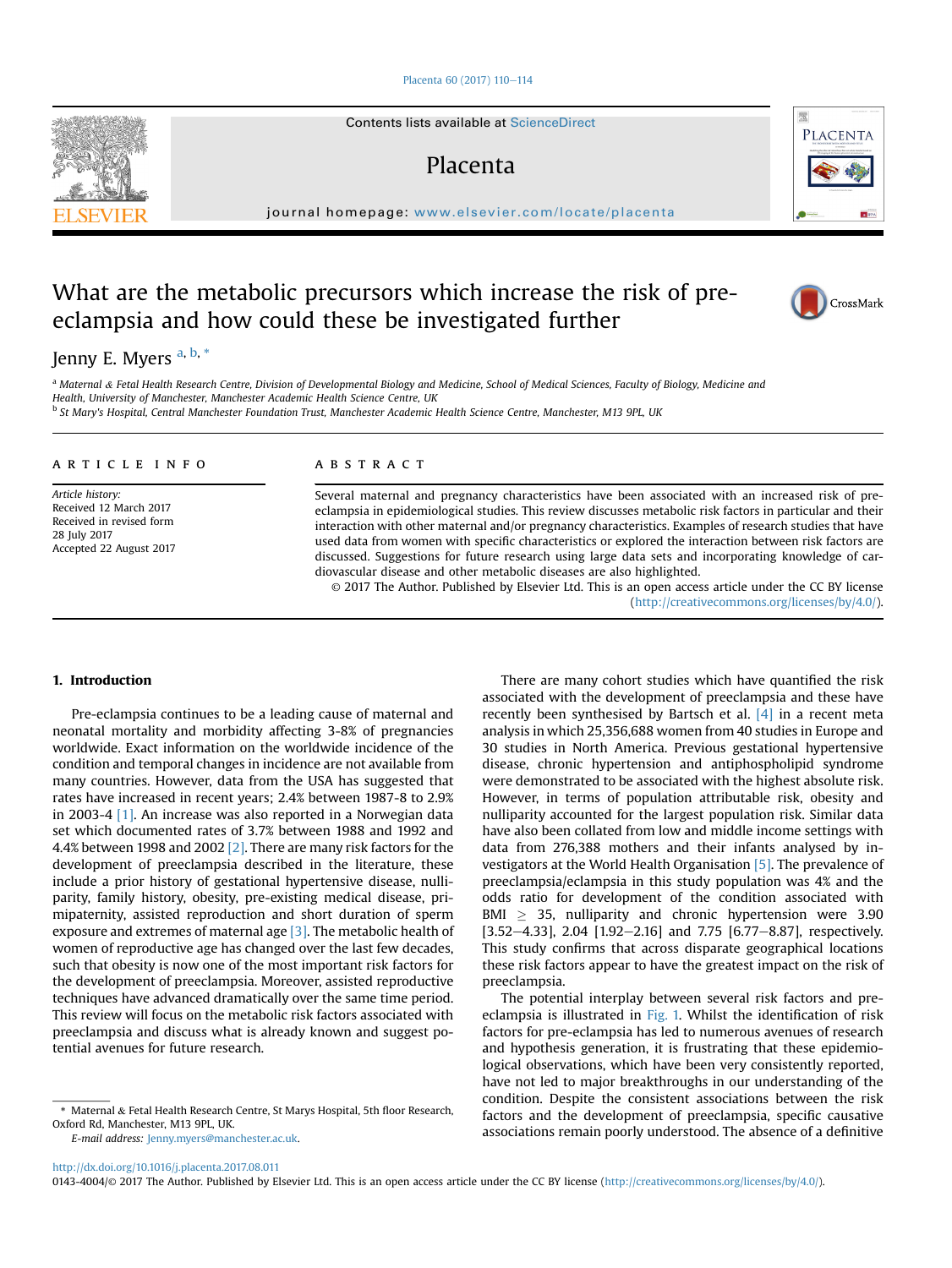<span id="page-1-0"></span>

Fig. 1. Metabolic precursors for preeclampsia and their interactions. This figure illustrates the interaction between the metabolic precursors to preeclampsia and their interaction with other components of the causative pathway. The figure is not intended to be comprehensive and includes only some of the major interactions.

causative link is attributable, in part, to the fact that the number of women with any given risk factor not affected by the condition will always outweigh the number who will be affected. This was exemplified in the SCOPE cohort in which 5690 healthy nulliparous women were recruited [\[6\]](#page-3-0). Women with a BMI >30 kg/m<sup>2</sup> were twice as likely to develop preeclampsia, however the number of women with a BMI $\geq$  30 kg/m<sup>2</sup> who did not develop preeclampsia outweighed those with the disease by 10:1. In addition, estimating an individual woman's risk from the epidemiological data is currently not possible from the cohort data available, as despite their frequent coexistence in clinical practice, the potential multiplicative effect of several risk factors has rarely been considered in cohort studies [\[4\].](#page-3-0) What can be learnt from these epidemiological risk factors, which might progress our understanding of the origins of this heterogeneous syndrome?

## 2. Obesity

Of the factors associated with preeclampsia obesity has been the most thoroughly studied with at least some attention to potential mechanisms. In this review it will serve as a model for the approach to understand the mechanisms associated with other risk factors.

#### 2.1. Epidemiological considerations

The burden of obesity is increasing globally with many countries now having more than a third of adults and a fifth of adolescents classified as obese. Obesity is the leading attributable risk factor for the development of preeclampsia and appears to incur a dosedependent relationship with the risk of developing preeclampsia with a continued increase in risk with higher categories of BMI [\[7\].](#page-3-0) In a large population study in Missouri, there was an incremental increase in the risk of preeclampsia with increasing BMI [\[8\].](#page-3-0) Whilst there was an increased risk of both early and late preeclampsia, the association between obesity and late preeclampsia was stronger. Different risks in women with equivalent BMIs have also been reported in women of different ethnicities [\[7\]](#page-3-0).

#### 2.2. Interaction between obesity and other biomarkers

Obesity is a risk factor for both cardiovascular disease and preeclampsia [\[9\]](#page-3-0) and it is likely that the common risk features include components of the metabolic syndrome: hypertension, insulin resistance and dyslipidaemia [\[10\]](#page-3-0). In addition, obesity is likely to contribute to the pathophysiology of preeclampsia through altered inflammatory profiles [\[11\]](#page-3-0). It is has been estimated that around 30% of the association between preeclampsia and obesity is mediated through abnormal inflammatory profiles signified by elevated Creactive protein (CRP) levels, an inflammatory mediator produced by the liver as well as adipocytes and implicated in cardiovascular morbidity [\[11,12\].](#page-3-0) Research studies such as the study by Bodnar et al. [\[11\],](#page-3-0) which aimed to dissect out the key pathways relevant for the development of preeclampsia in obese women may progress the research field more quickly than studies which include women with a multitude of different risk factors. Another example of such a study was performed within the SCOPE cohort and interrogated biomarker profiles in obese women who subsequently developed preeclampsia compared to normal weight individuals [\[13\].](#page-3-0) A number of predictors were different between women in the different BMI groups. For example, blood pressure in early pregnancy was more strongly associated with preeclampsia in women with normal BMI than in those with obesity, in whom it was consistently raised independent of pregnancy outcome. Another key finding was that Placental growth factor (PlGF), a member of the vascular endothelial growth factor (VEGF) family, was more strongly predictive of preeclampsia in obese women who developed preeclampsia than their normal weight counterparts. In the full SCOPE cohort, low PlGF was a predictor for preeclampsia but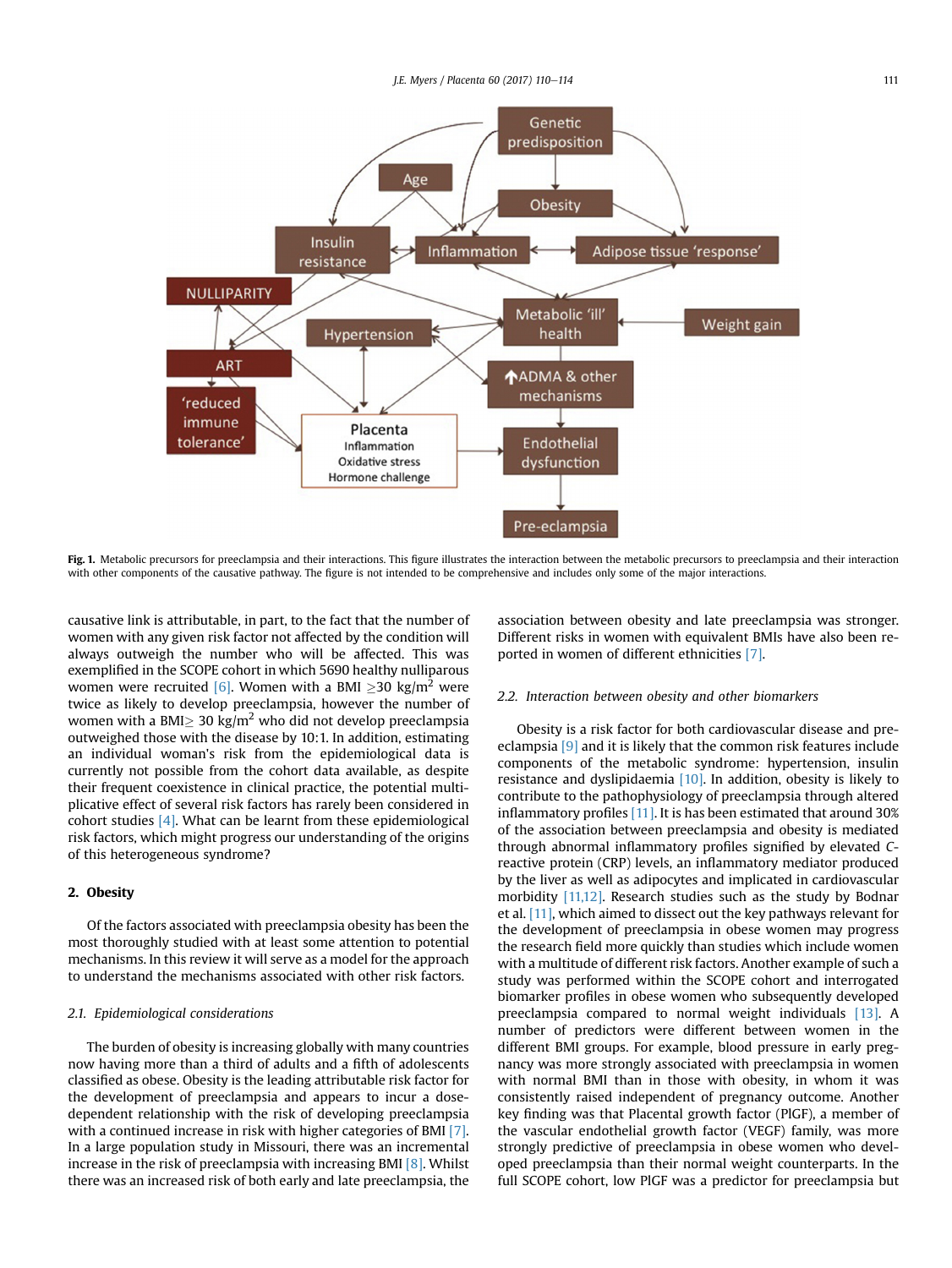only in women with preterm disease  $[6]$ . The stronger association between low PlGF in early pregnancy and preeclampsia in obese women is particularly intriguing as the majority of cases of preeclampsia among women with obesity were near term [\[14\].](#page-3-0) One possible explanation for this observation is that low PlGF in women with obesity may be a feature of adiposity, rather than placental function, and attributable to the effects of adipokines on extraplacental sites of synthesis [\[15\]](#page-4-0) such as the vascular endothelium. Other studies have also identified abnormal angiogenic profiles in obese women. Lower levels of sFlt-1 and PlGF [\[16\]](#page-4-0), lower levels of PlGF [\[17\]](#page-4-0) and higher a sFlt-1/PGF ratio [\[18\]](#page-4-0) have all been reported in the context of obesity and preeclampsia, indicating an antiangiogenic milieu even in early pregnancy. Abnormal levels of the adipokines, leptin and adiponectin have also been implicated in cardiovascular disease, obesity [\[19\]](#page-4-0) and preeclampsia [\[20\] \[21\].](#page-4-0) Furthermore, abnormal angiotensinogen production from adipocytes may contribute to abnormal vascular function in obese women through activation of the renin-angiotensin system [\[22\]](#page-4-0) and increased production of free fatty acids may contribute to increased oxidative stress. Abnormal adipocyte function therefore offers a plausible component of the link between obesity and preeclampsia risk and further research in this area is essential.

Increased oxidative stress has long been linked to obesity and preeclampsia and lower levels of circulating antioxidants have been demonstrated in obese individuals who are not pregnant [\[23\].](#page-4-0) Whilst trials of antioxidants have not yielded positive results for the prevention of preeclampsia, evidence of increased oxidative stress both within the maternal vasculature and within the placenta are still thought to contribute the pathophysiology of preeclampsia [\[24,25\]](#page-4-0). Another key pathway linking abnormal vascular function and obesity [\[26\],](#page-4-0) and therefore potentially preeclampsia, is nitric oxide (NO) bioavailability (see Box 1). Increased concentrations of asymmetric dimethylarginine (ADMA), an endogenous inhibitor of nitric oxide (NO) synthase, is a risk factor for cardiovascular disease and is associated with inflammation, insulin resistance and dyslipidaemia [\[26\].](#page-4-0) Furthermore, circulating ADMA has been shown to decrease with weight loss [\[27,28\]](#page-4-0). ADMA is higher in women with hypertension [\[29\]](#page-4-0), obesity and pre-eclampsia [\[23,30\] \[31,32\].](#page-4-0) Supplementation with arginine or L-citrulline (which is metabolised to arginine) improves vascular function by increasing the arginine/ ADMA ratio thereby increasing NO availability [\[33\].](#page-4-0) A recent systematic review  $[34]$  reported encouraging benefits of  $L$ -arginine supplementation in pregnant women with established hypertensive disease. More recently, L-Citrulline treatment in mid pregnancy has also been associated with improved vascular and angiogenic

## Box 1

Mechanisms linking obesity and preeclampsia

- Insulin resistance
- $\bullet$   $\uparrow$  Leptin which correlates with insulin resistance but also has cytokine functions and activates monocytes
- $\bullet$   $\downarrow$  Adiponectin with reduced insulin sensitivity and reduced fatty acid oxidation
- Altered lipids and FFA
- Pro-oxidant state
- Altered adipose tissue response to the metabolic challenge of pregnancy
- Altered baseline angiogenic state (outside pregnancy)
- $\bullet$  Chronic low level inflammation  $-$  subtle increase in CRP
- ↑ ADMA levels

profiles in obese pregnant women [\[35\].](#page-4-0)

2.3. Obesity and other cardiovascular disease - potential clues to mechanism?

As highlighted above, there is obviously considerable overlap in the metabolic features associated with obesity and the risk of preeclampsia and cardiovascular disease; it would therefore seem reasonable to interrogate the cardiovascular and metabolic syndrome literature to identify possible pathophysiological mechanisms which link obesity to preeclampsia risk. One such example is a study by Fabbrini et al. [\[36\]](#page-4-0) in which obese individuals with either normal or abnormal metabolic profiles, defined by intra hepatic triglyceride (IHTG) content, were subjected to a metabolic challenge in the form of weight gain. The hypothesis was that obese individuals, with a normal metabolic profile, would be resistant to a weight gain challenge and there would be a difference in the adipose tissue response between the groups. In the metabolically abnormal group moderate weight gain exacerbated several metabolic risk factors for cardiovascular disease, including increased blood pressure, plasma triglyceride levels and VLDL apoB100, and decreased plasma adiponectin concentrations and insulin sensitivity in the liver, skeletal muscle and adipose tissues. It therefore seems plausible that obese women with abnormal metabolic health at the beginning of pregnancy are most likely to develop preeclampsia. Efforts to identify metabolic ill health using available markers [\[37\]](#page-4-0) and biophysical characteristics may progress our understanding of the relationship between obesity and preeclampsia.

#### 3. Chronic hypertension

In a systematic review examining pregnancy outcomes amongst women with chronic hypertension, the incidence of preeclampsia was 26% [\[38\].](#page-4-0) In absolute terms this makes chronic hypertension the strongest risk factor for preeclampsia. Conversely, it is also the risk factor least well studied; a result of the fact that several different underlying conditions contribute to a diagnosis of prepregnancy hypertension, which may independently contribute to the risk of preeclampsia through different underlying mechanisms. In a prospective study by Chappell et al. the risk factors identified as being associated with preeclampsia amongst women with chronic hypertension were black ethnicity, obesity and smoking [\[39\].](#page-4-0) Women with chronic hypertension appear to be at particularly high risk of developing preterm preeclampsia, commonly associated with fetal growth restriction (FGR). This observation would suggest that in women with chronic hypertension early placentation is often abnormal, possibly as a result of chronic changes in the maternal vascular endothelium including altered levels of inflammation and oxidative stress. Alternatively, increased resistance within the small vessels, reflective of increased systemic pressure, may cause damage to the developing placenta and increase the risk of preeclampsia and FGR. This hypothesis, however, is very difficult to test and can only be inferred by indirect evidence that elevated blood pressure in the first trimester in women with chronic hypertension is a consistent risk factor [\[39\]](#page-4-0). Given the very high risk of preeclampsia in women with chronic hypertension, its increasing prevalence and the overlap with older maternal age, obesity and the metabolic syndrome, further research investigating the underlying mechanisms that lead to preeclampsia in this group should be a high priority. In keeping with our increased knowledge of the heterogeneity of preeclampsia, attention to the different mechanistic pathways leading to hypertension may reveal important pathways relevant to the development of preeclampsia.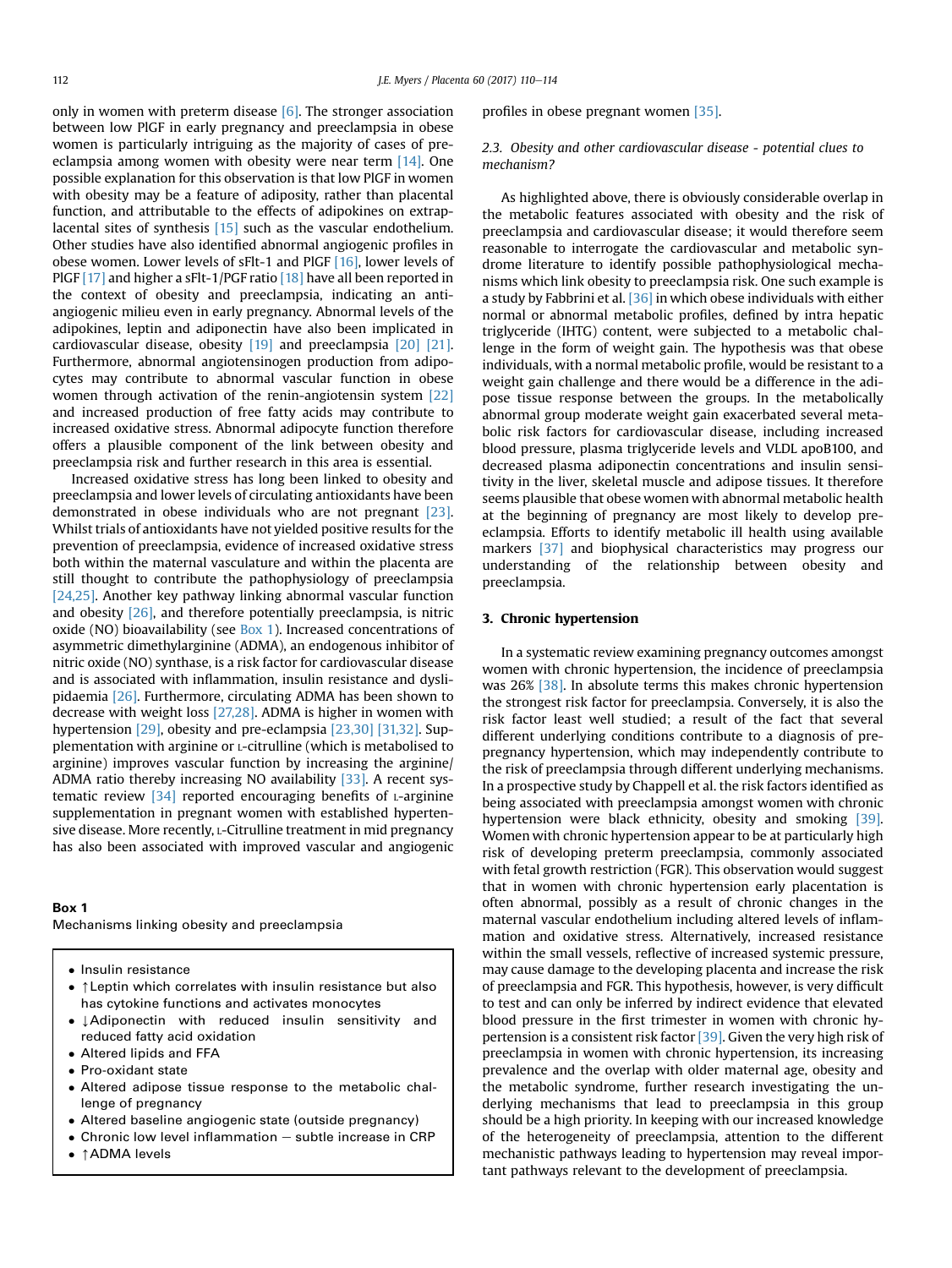#### <span id="page-3-0"></span>4. Maternal age

A recent meta analysis of 38 studies investigating the impact of advanced maternal age on pregnancy outcome included data from over 10 million women with an overall preeclampsia rate of 3.2% [\[40\].](#page-4-0) There was a large degree of heterogeneity between the studies, but a consistent increase in risk with increasing age was demonstrated with an overall OR for >35 years of 1.99 (95% CI  $1.66-2.36$ ). The mechanism by which older maternal age contributes to an increased risk of preeclampsia is poorly understood and most importantly the independent effect of age over the presence of other comorbidities more frequent in older women, has not been satisfactorily explored. Future research which is able to dissect out the factors associated with advanced maternal age that directly contribute to the risk of preeclampsia, over and above obesity and hypertension, would provide another significant advance.

#### 5. ART/nulliparity

Nulliparity is the largest population attributable risk factor for preeclampsia [4] and several theories have suggested causal links, many of which relate to an immunological mechanism [\[41\]](#page-4-0). More recently, data have emerged from the assisted reproduction literature providing additional epidemiological confirmation that perhaps 'foreign' antigen increases the risk of preeclampsia, with the incidence of preeclampsia being higher in women conceiving after oocyte donation compared to women conceiving with other assisted reproductive techniques [\[42\]](#page-4-0). The techniques associated with in vitro fertilisation may also influence risk. For example, in a study of over 300,000 pregnancies from the CoNARTS cohort across Sweden, Denmark and Norway there was a modest increase in the number of pregnancies complicated by hypertensive disease  $(4.7-5.9%)$   $[43]$  following IVF treatment. The risk was further modified by the use of a fresh embryo transfer in comparison to a cycle using a frozen embryo. In repeated cycles, frozen-frozen was associated with no change in risk, but in women receiving a frozen embryo followed by fresh embryo there was a significant reduction in the risk of preeclampsia, which was reversed in women who had a fresh cycle followed by frozen embryo transfer. These data suggest that very early events related either to the embryo, the intrauterine environment and/or hormonal status influence the risk of developing preeclampsia. In concordance with older maternal age and chronic hypertension, the risk of preeclampsia associated with assisted reproduction appears to be amplified by maternal obesity. In a study of over 10,000 pregnancies (348 with IVF)  $[44]$ , the risk of preeclampsia was significantly higher in obese women following IVF. In interaction analysis, there was evidence of departure from multiplicativity which suggests that a high BMI interacts with IVF, although an additive effect of modification was not confirmed. Using detailed data from assisted reproduction datasets and exploring the interactions between maternal factors, and assisted reproduction techniques has the potential to identify important mechanistic links for the development of preeclampsia.

#### 6. Interaction and causality

One of the unanswered questions regarding the epidemiology of preeclampsia is an explanation for the discrepancy in risk of recurrence in subsequent pregnancies. Whilst a history of preeclampsia is a strong risk factor and the risk of recurrence is around 25% [\[45\],](#page-4-0) more women do not develop preeclampsia in a subsequent pregnancy than do. This is despite many of the traditional risk factors becoming more prevalent in subsequent pregnancies, including older age, increasing BMI and worsening hypertension resulting in worse metabolic health. The interaction between

recurrent disease and BMI has been investigated and in one study using registry data in Utah, obesity appeared to have a stronger association with incident preeclampsia in first or second pregnancies but was less strongly associated with recurrent preeclampsia [\[46\]](#page-4-0). This suggests that the pathophysiology of recurrent preeclampsia may be different to isolated cases occurring in the presence of risk factors such as obesity.

In summary it is clear that obesity, poor metabolic and vascular health have a strong associations with the development of preeclampsia. These risk factors are potentially amplified by assisted reproductive techniques and other risk factors such as ethnicity and maternal age. These risk factors have been consistently reported and now future epidemiological and mechanistic studies need to focus on studying potential mechanisms within at risk groups (e.g. poor metabolic health amongst obese women) and the interaction between risk factor (e.g. IVF in high risk groups) to further progress our understanding of the pathophysiology of this condition.

## Funding

JM is supported by a NIHR Clinician Scientist fellowship (NIHR-CS-011-020).

#### Acknowledgements

Presented at the 2016 Global Pregnancy Collaboration (CoLab) conference in Oxford, England. The Global Pregnancy Collaboration is part of the Pre-eclampsia-Eclampsia Monitoring, Prevention & Treatment (PRE-EMPT) initiative funded by the University of British Columbia, a grantee of the Bill & Melinda Gates Foundation.

#### References

- [1] [A.B. Wallis, A.F. Saftlas, J. Hsia, H.K. Atrash, Secular trends in the rates of](http://refhub.elsevier.com/S0143-4004(17)31038-X/sref1) [preeclampsia, eclampsia, and gestational hypertension, United States, 1987-](http://refhub.elsevier.com/S0143-4004(17)31038-X/sref1) [2004, Am. J. Hypertens. 21 \(5\) \(2008\) 521](http://refhub.elsevier.com/S0143-4004(17)31038-X/sref1)-[526.](http://refhub.elsevier.com/S0143-4004(17)31038-X/sref1)
- [2] [B.L. Dahlstrom, M.E. Engh, G. Bukholm, P. Oian, Changes in the prevalence of](http://refhub.elsevier.com/S0143-4004(17)31038-X/sref2) [pre-eclampsia in Akershus County and the rest of Norway during the past 35](http://refhub.elsevier.com/S0143-4004(17)31038-X/sref2) years, Acta obstetricia Gynecol. Scand. 85  $(8)$   $(2006)$   $916-921$ .
- [3] [J.A. Hutcheon, S. Lisonkova, K.S. Joseph, Epidemiology of pre-eclampsia and](http://refhub.elsevier.com/S0143-4004(17)31038-X/sref3) [the other hypertensive disorders of pregnancy, Best practice](http://refhub.elsevier.com/S0143-4004(17)31038-X/sref3) & [research, Clin.](http://refhub.elsevier.com/S0143-4004(17)31038-X/sref3) obstetrics Gynaecol. 25 (4) (2011)  $391-403$  $391-403$ .
- [4] [E. Bartsch, K.E. Medcalf, A.L. Park, J.G. Ray, Clinical risk factors for pre](http://refhub.elsevier.com/S0143-4004(17)31038-X/sref4)[eclampsia determined in early pregnancy: systematic review and meta-](http://refhub.elsevier.com/S0143-4004(17)31038-X/sref4)[analysis of large cohort studies, BMJ 353 \(2016\) i1753](http://refhub.elsevier.com/S0143-4004(17)31038-X/sref4).
- [5] [V.L. Bilano, E. Ota, T. Ganchimeg, R. Mori, J.P. Souza, Risk factors of pre](http://refhub.elsevier.com/S0143-4004(17)31038-X/sref5)[eclampsia/eclampsia and its adverse outcomes in low- and middle-income](http://refhub.elsevier.com/S0143-4004(17)31038-X/sref5) [countries: a WHO secondary analysis, PloS one 9 \(3\) \(2014\) e91198](http://refhub.elsevier.com/S0143-4004(17)31038-X/sref5).
- [6] [L.C. Kenny, M.A. Black, L. Poston, R. Taylor, J.E. Myers, P.N. Baker,](http://refhub.elsevier.com/S0143-4004(17)31038-X/sref6) [L.M. McCowan, N.A. Simpson, G.A. Dekker, C.T. Roberts, K. Rodems, B. Noland,](http://refhub.elsevier.com/S0143-4004(17)31038-X/sref6) [M. Raymundo, J.J. Walker, R.A. North, Early pregnancy prediction of pre](http://refhub.elsevier.com/S0143-4004(17)31038-X/sref6)[eclampsia in nulliparous women, combining clinical risk and biomarkers: the](http://refhub.elsevier.com/S0143-4004(17)31038-X/sref6) [screening for pregnancy endpoints \(SCOPE\) international cohort study, Hy](http://refhub.elsevier.com/S0143-4004(17)31038-X/sref6)[pertension 64 \(3\) \(2014\) 644](http://refhub.elsevier.com/S0143-4004(17)31038-X/sref6)-[652.](http://refhub.elsevier.com/S0143-4004(17)31038-X/sref6)
- [7] [L.M. Bodnar, J.M. Catov, M.A. Klebanoff, R.B. Ness, J.M. Roberts, Prepregnancy](http://refhub.elsevier.com/S0143-4004(17)31038-X/sref7) [body mass index and the occurrence of severe hypertensive disorders of](http://refhub.elsevier.com/S0143-4004(17)31038-X/sref7) [pregnancy, Epidemiology 18 \(2\) \(2007\) 234](http://refhub.elsevier.com/S0143-4004(17)31038-X/sref7)-[239](http://refhub.elsevier.com/S0143-4004(17)31038-X/sref7).
- [8] [A.K. Mbah, J.L. Kornosky, S. Kristensen, E.M. August, A.P. Alio, P.J. Marty,](http://refhub.elsevier.com/S0143-4004(17)31038-X/sref8) [V. Belogolovkin, K. Bruder, H.M. Salihu, Super-obesity and risk for early and](http://refhub.elsevier.com/S0143-4004(17)31038-X/sref8) [late pre-eclampsia, BJOG An Int. J. Obstet. Gynaecol. 117 \(8\) \(2010\) 997](http://refhub.elsevier.com/S0143-4004(17)31038-X/sref8)-[1004](http://refhub.elsevier.com/S0143-4004(17)31038-X/sref8).
- [9] [A. Jeyabalan, Epidemiology of preeclampsia: impact of obesity, Nutr. Rev. 71](http://refhub.elsevier.com/S0143-4004(17)31038-X/sref9) [\(Suppl 1\) \(2013\) S18](http://refhub.elsevier.com/S0143-4004(17)31038-X/sref9)-[S25.](http://refhub.elsevier.com/S0143-4004(17)31038-X/sref9)
- [10] [R. Kaaja, Insulin resistance syndrome in preeclampsia, Seminars reproductive](http://refhub.elsevier.com/S0143-4004(17)31038-X/sref10) [Endocrinol. 16 \(1\) \(1998\) 41](http://refhub.elsevier.com/S0143-4004(17)31038-X/sref10)-[46](http://refhub.elsevier.com/S0143-4004(17)31038-X/sref10).
- [11] [L.M. Bodnar, R.B. Ness, G.F. Harger, J.M. Roberts, In](http://refhub.elsevier.com/S0143-4004(17)31038-X/sref11)flammation and tri[glycerides partially mediate the effect of prepregnancy body mass index on](http://refhub.elsevier.com/S0143-4004(17)31038-X/sref11) [the risk of preeclampsia, Am. J. Epidemiol. 162 \(12\) \(2005\) 1198](http://refhub.elsevier.com/S0143-4004(17)31038-X/sref11)-[1206](http://refhub.elsevier.com/S0143-4004(17)31038-X/sref11).
- [12] [M. Wolf, E. Kettyle, L. Sandler, J.L. Ecker, J. Roberts, R. Thadhani, Obesity and](http://refhub.elsevier.com/S0143-4004(17)31038-X/sref12) preeclampsia: the potential role of infl[ammation, Obstetrics Gynecol. 98 \(5 Pt](http://refhub.elsevier.com/S0143-4004(17)31038-X/sref12) [1\) \(2001\) 757](http://refhub.elsevier.com/S0143-4004(17)31038-X/sref12)-[762](http://refhub.elsevier.com/S0143-4004(17)31038-X/sref12).
- [13] M.C. Vieira, L. Poston, E. Fyfe, A. Gillett, L.C. Kenny, C.T. Roberts, P.N. Baker [J.E. Myers, J.J. Walker, L.M. McCowan, R.A. North, D. Pasupathy, Clinical and](http://refhub.elsevier.com/S0143-4004(17)31038-X/sref13) [biochemical factors associated with preeclampsia in women with obesity,](http://refhub.elsevier.com/S0143-4004(17)31038-X/sref13) [Obes. Silver Spring 25 \(2\) \(2017\) 460](http://refhub.elsevier.com/S0143-4004(17)31038-X/sref13)-[467](http://refhub.elsevier.com/S0143-4004(17)31038-X/sref13).
- [14] [J.E. Myers, L.C. Kenny, L.M. McCowan, E.H. Chan, G.A. Dekker, L. Poston,](http://refhub.elsevier.com/S0143-4004(17)31038-X/sref14)